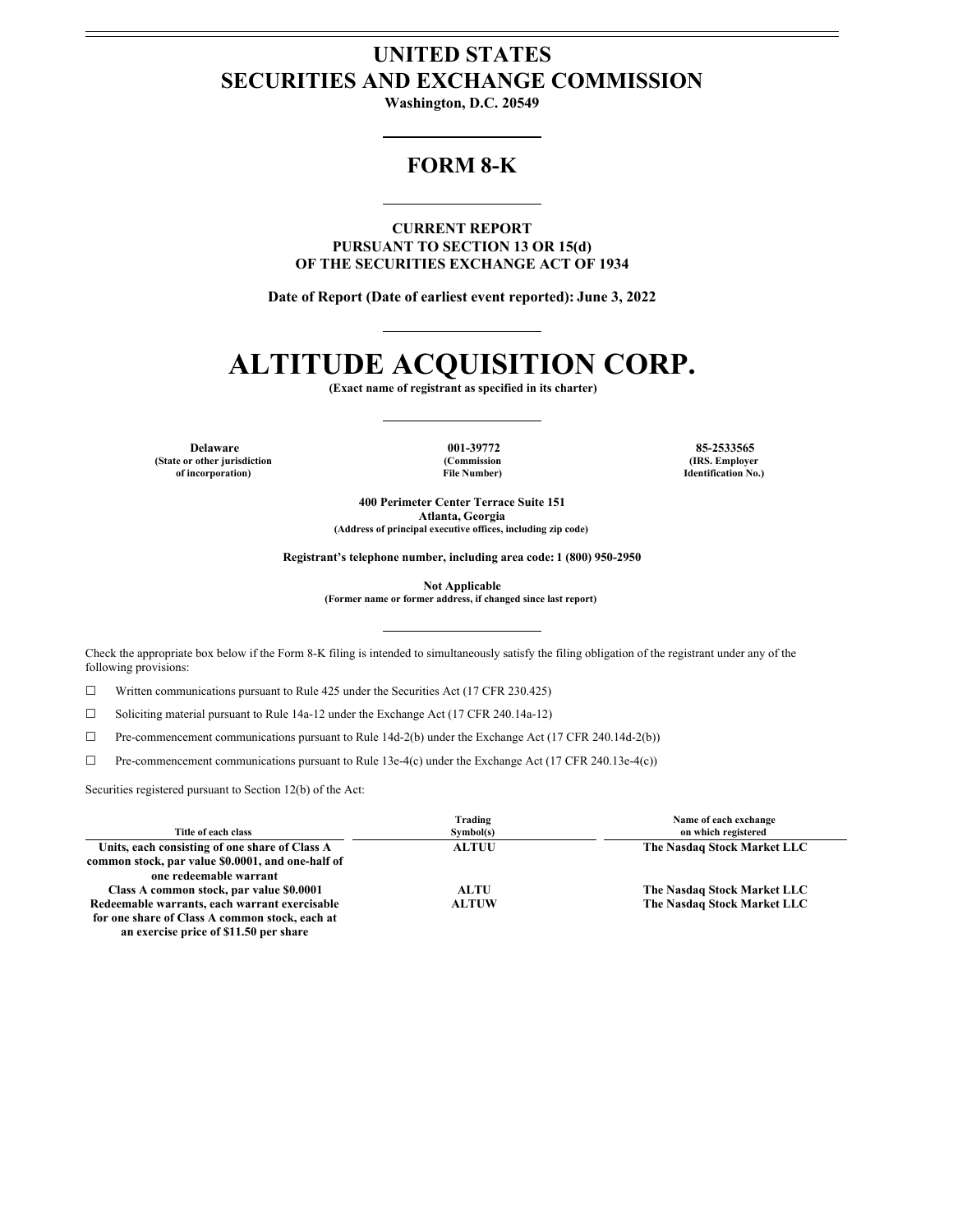Indicate by check mark whether the registrant is an emerging growth company as defined in Rule 405 of the Securities Act of 1933 (§230.405 of this chapter) or Rule 12b-2 of the Securities Exchange Act of 1934 (§240.12b-2 of this chapter).

Emerging growth company  $\boxtimes$ 

If an emerging growth company, indicate by check mark if the registrant has elected not to use the extended transition period for complying with any new or revised financial accounting standards provided pursuant to Section 13(a) of the Exchange Act.  $\Box$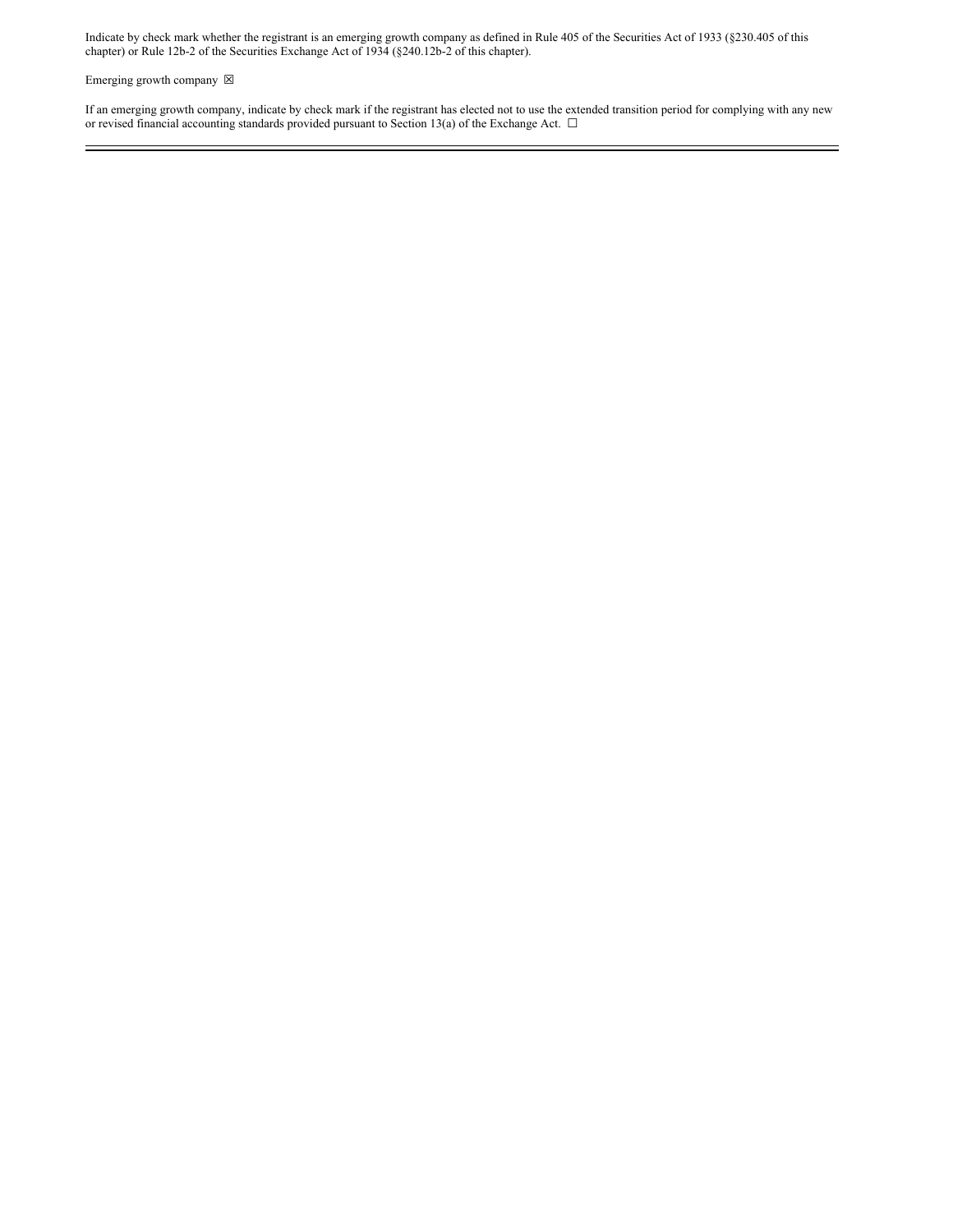## **Item 8.01 Other Events.**

On June 3, 2022, Altitude Acquisition Corp., a Delaware corporation ("ALTUU"), issued a press release announcing that it intends to adjourn, without conducting any business, the special meeting of its stockholders to be held with respect to the extension of the time ALTUU has to consummate an initial business combination (the "Extension Meeting"), which is scheduled to occur at 12:00 p.m., Eastern time, on June 7, 2022, and reconvene at 10:30 a.m., Eastern time, on June 10, 2022, in order to solicit additional proxies for the Extension Meeting. The Extension Meeting will still be held virtually at http://www.cstproxy.com/altitudeac/2022.

In connection with the adjournment of the Extension Meeting, ALTUU is extending the deadline for holders of its Class A common stock to exercise their right to redeem their shares for their pro rata portion of the funds available in ALTUU's trust account, or to withdraw any previously delivered demand for redemption, to 5:00 p.m., Eastern time, on June 9, 2022 (one business day before the Extension Meeting).

A copy of the press release is furnished as Exhibit 99.1 to this Current Report on Form8-K (this "Current Report").

#### **Additional Information and Where to Find It**

ALTUU has filed a definitive proxy statement (the "Extension Proxy Statement") to be used at the Extension Meeting to approve an extension of time in which ALTUU must complete an initial business combination or liquidate the trust account that holds the proceeds of ALTUU's initial public offering (the "Extension"). ALTUU has mailed the Extension Proxy Statement to its stockholders of record as of May 2, 2022 in connection with the Extension. Investors and security holders of ALTUU are advised to read the Extension Proxy Statement and any amendments thereto, because these documents will contain important information about the Extension and ALTUU. Stockholders will also be able to obtain copies of the Extension Proxy Statement, without charge, at the SEC's website at www.sec.gov or by directing a request to: Altitude Acquisition Corp., 400 Perimeter Center Terrace Suite 151, Atlanta, GA 30346.

## **Participants in the Solicitation**

ALTUU and its directors and executive officers may be considered participants in the solicitation of proxies with respect to the Extension under the rules of the SEC. Information about the directors and executive officers of ALTUU and a description of their interests in ALTUU and the Extension are set forth in ALTUU's Annual Report on Form 10-K for the year ended December 31, 2021, which was filed with the SEC on Mach 29, 2022 (the "Annual Report") and the definitive Extension Proxy Statement, which was filed with the SEC on May 10, 2022. These documents can be obtained free of charge from the sources indicated above.

## **Forward-Looking Statements**

Certain statements made in this Current Report are "forward looking statements" within the meaning of the "safe harbor" provisions of the United States Private Securities Litigation Reform Act of 1995. When used in this Current Report, the words "estimates," "projected," "expects," "anticipates," "forecasts," "plans," "intends," "believes," "seeks," "may," "will," "should," "future," "propose" and variations of these words or similar expressions (or the negative versions of such words or expressions) are intended to identify forward-looking statements. These forward-looking statements are not guarantees of future performance, conditions or results, and involve a number of known and unknown risks, uncertainties, assumptions and other important factors, many of which are outside ALTUU's control, that could cause actual results or outcomes to differ materially from those discussed in the forwardlooking statements. Important factors, among others, that may affect actual results or outcomes include: the risk that approval of ALTUU's stockholders for the Extension is not obtained; the inability of ALTUU to enter into a definitive agreement with respect to an initial business combination within the time provided in ALTUU's amended and restated certificate of incorporation; the level of redemptions made by ALTUU's stockholders in connection with the Extension and its impact on the amount of funds available in ALTUU's trust account to complete an initial business combination; and those factors discussed in the Annual Report under the heading "Risk Factors," and other documents of ALTUU filed, or to be filed, with the SEC. ALTUU does not undertake any obligation to update or revise any forward-looking statements, whether as a result of new information, future events or otherwise, except as required by law.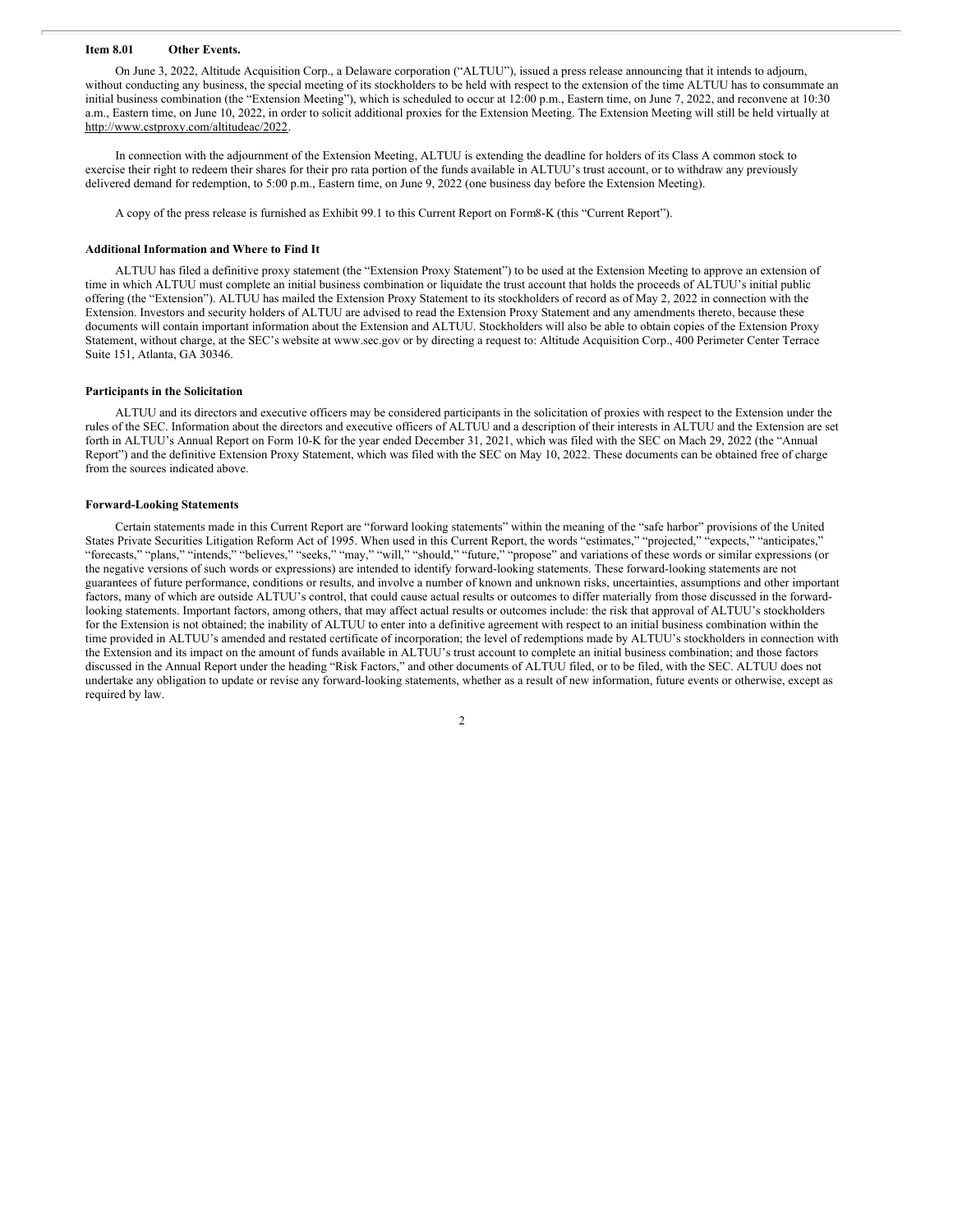# **Item 9.01. Financial Statements and Exhibits.**

(d) Exhibits.

| Exhibit<br>No. | <b>Description of Exhibits</b>                   |
|----------------|--------------------------------------------------|
| 99.1           | Press Release, dated June 3, 2022.               |
| 104            | Cover Page Interactive Data File - Embedded with |

104 Cover Page Interactive Data File - Embedded within the inline XBRL document.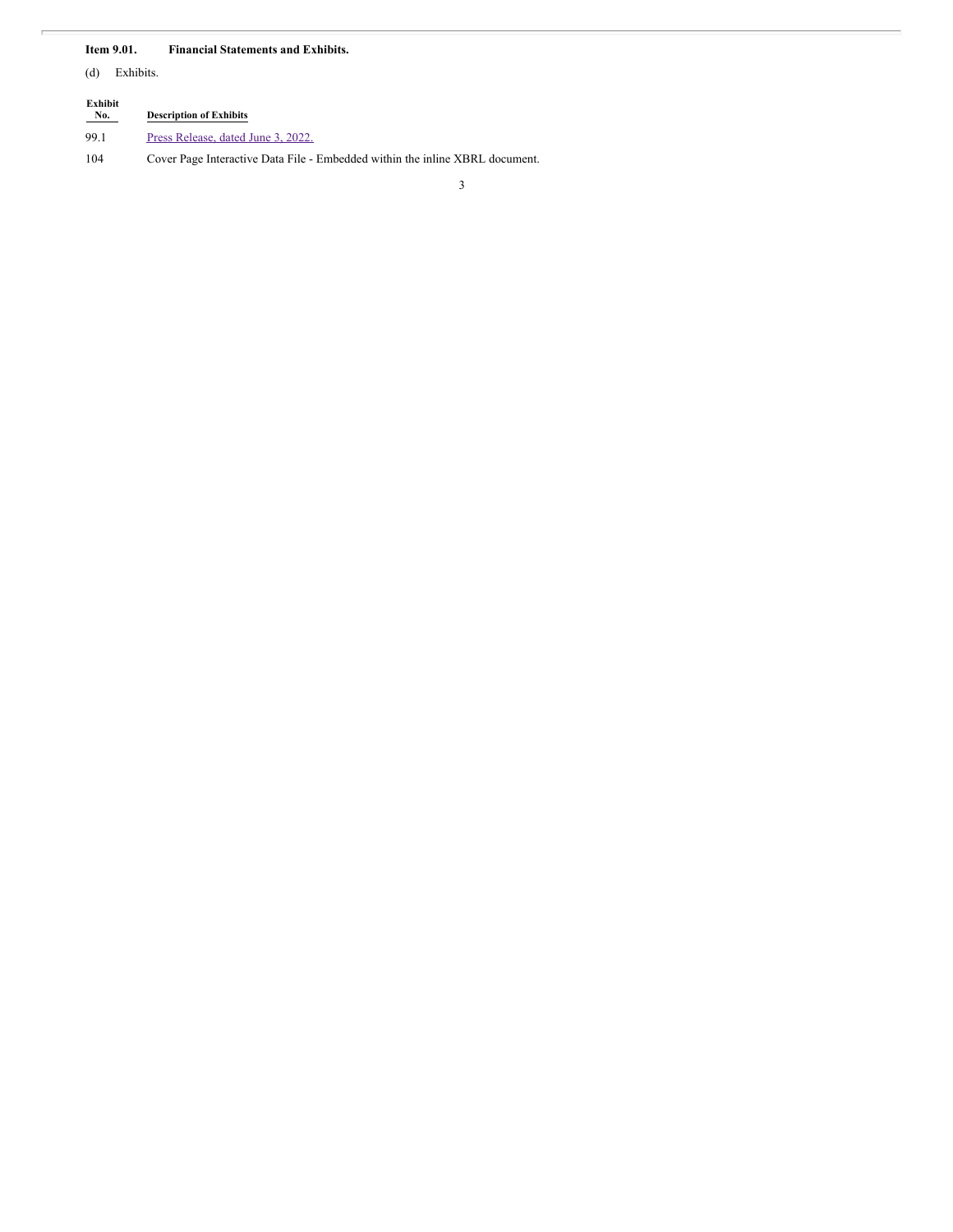# **SIGNATURES**

Pursuant to the requirements of the Securities Exchange Act of 1934, the registrant has duly caused this report to be signed on its behalf by the undersigned hereunto duly authorized.

# **ALTITUDE ACQUISITION CORP.**

By: /s/ Gary Teplis

Name: Gary Teplis Title: Chief Executive Officer

Date: June 3, 2022

4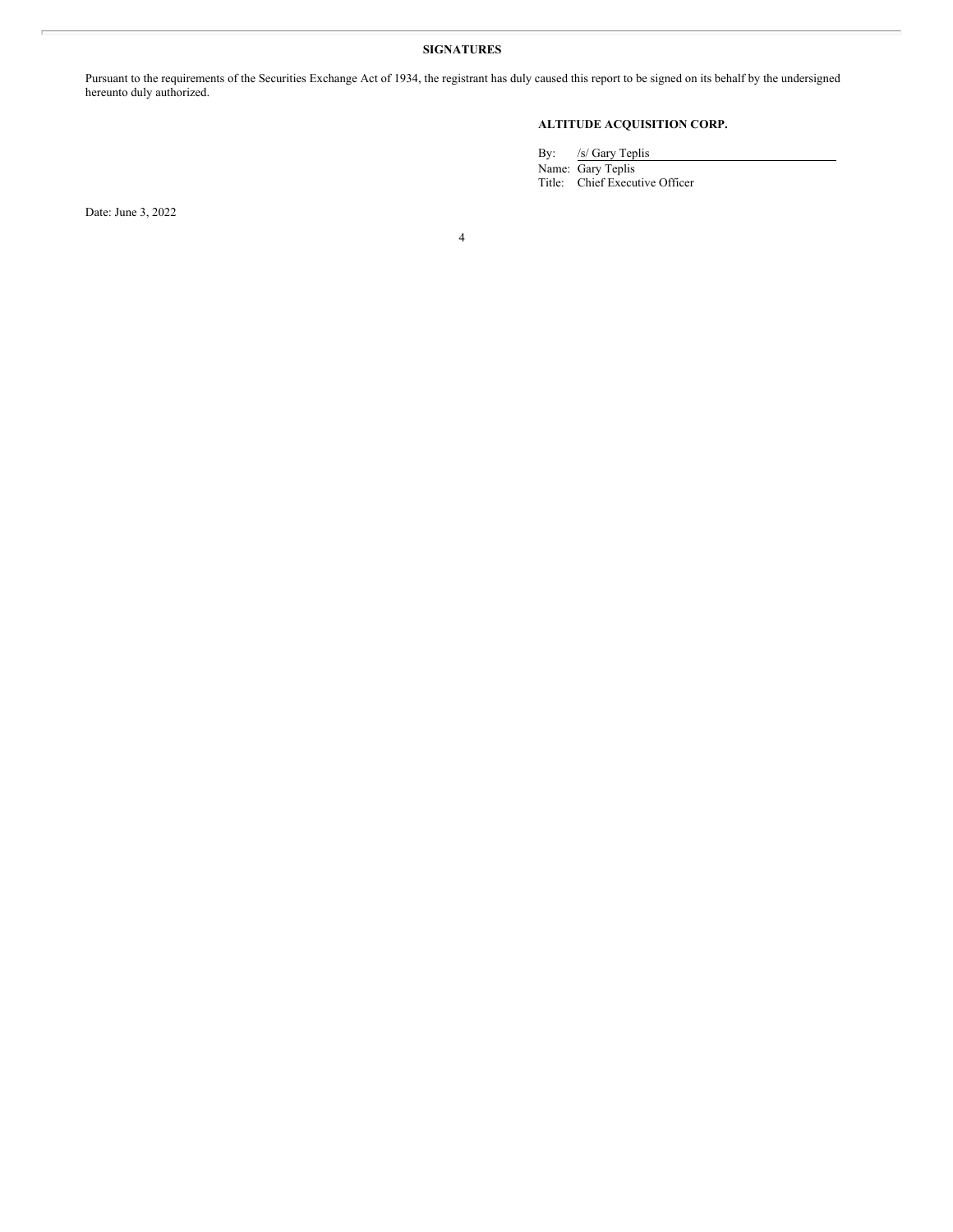# **Altitude Acquisition Corp. Announces Intent to Adjourn Special Meeting to Approve Extension Proposal**

<span id="page-5-0"></span>Atlanta, GA June 3, 2022 – Altitude Acquisition Corp. ("ALTUU")(Nasdaq: ALTUU, ALTU, ALTUW), announced today that it intends to adjourn, without conducting any business, the special meeting of its stockholders to be held with respect to the extension of the time ALTUU has to consummate an initial business combination (the "Extension Meeting"), which is scheduled to occur at 12:00 p.m., Eastern time, on June 7, 2022, and reconvene at 10:30 a.m., Eastern time, on June 10, 2022, in order to solicit additional proxies for the Extension Meeting. The Extension Meeting will still be held virtually at http://www.cstproxy.com/altitudeac/2022.

In connection with the adjournment of the Extension Meeting, ALTUU is extending the deadline for holders of its Class A common stock to exercise their right to redeem their shares for their pro rata portion of the funds available in ALTUU's trust account, or to withdraw any previously delivered demand for redemption, to 5:00 p.m., Eastern time, on June 9, 2022 (one business day before the Extension Meeting).

Stockholders of record as of May 2, 2022 are entitled to vote at the Extension Meeting. Stockholders who have not yet done so are encouraged to vote as soon as possible. If any such stockholders have questions or need assistance in connection with the Extension Meeting, please contact ALTUU's proxy solicitor, Morrow Sodali LLC, by calling (800) 662-5200, or banks and brokers can call collect at (203)658-9400, or by emailing ALTU.info@investor.morrowsodali.com.

# **About Altitude Acquisition Corp.**

Altitude Acquisition Corp. (Nasdaq: ALTUU, ALTU, ALTUW) is blank check company newly incorporated as a Delaware corporation for the purpose of effecting a merger, capital stock exchange, asset acquisition, stock purchase, reorganization or similar business combination with one or more businesses or entities. Altitude has focused its efforts on identifying a prospective target business with travel, travel technology and travel-related businesses with either business-to-business ("B2B") or business-to-consumer ("B2C") focuses, that have compelling growth opportunities with strong underlying demand drivers which include travel-related platforms including, but not limited to, travel booking engines; revenue, payment and expense management services; travel management companies; alternative accommodation and mobile-based travel solutions.

#### **Additional Information and Where to Find It**

ALTUU has filed a definitive proxy statement (the "Extension Proxy Statement") to be used at the Extension Meeting to approve an extension of time in which ALTUU must complete an initial business combination or liquidate the trust account that holds the proceeds of ALTUU's initial public offering (the "Extension"). ALTUU has mailed the Extension Proxy Statement to its stockholders of record as of May 2, 2022 in connection with the Extension. Investors and security holders of ALTUU are advised to read the Extension Proxy Statement and any amendments thereto, because these documents will contain important information about the Extension and ALTUU. Stockholders will also be able to obtain copies of the Extension Proxy Statement, without charge, at the SEC's website at www.sec.gov or by directing a request to: Altitude Acquisition Corp., 400 Perimeter Center Terrace Suite 151, Atlanta, GA 30346.

#### **Participants in the Solicitation**

ALTUU and its directors and executive officers may be considered participants in the solicitation of proxies with respect to the Extension under the rules of the SEC. Information about the directors and executive officers of ALTUU and a description of their interests in ALTUU and the Extension are set forth in ALTUU's Annual Report on Form 10-K for the year ended December 31, 2021, which was filed with the SEC on Mach 29, 2022 (the "Annual Report") and the definitive Extension Proxy Statement, which was filed with the SEC on May 10, 2022. These documents can be obtained free of charge from the sources indicated above.

# **Forward-Looking Statements**

Certain statements made in this release are "forward looking statements" within the meaning of the "safe harbor" provisions of the United States Private Securities Litigation Reform Act of 1995. When used in this release, the words "estimates," "projected," "expects," "anticipates," "forecasts," "plans," "intends," "believes," "seeks," "may," "will," "should," "future," "propose" and variations of these words or similar expressions (or the negative versions of such